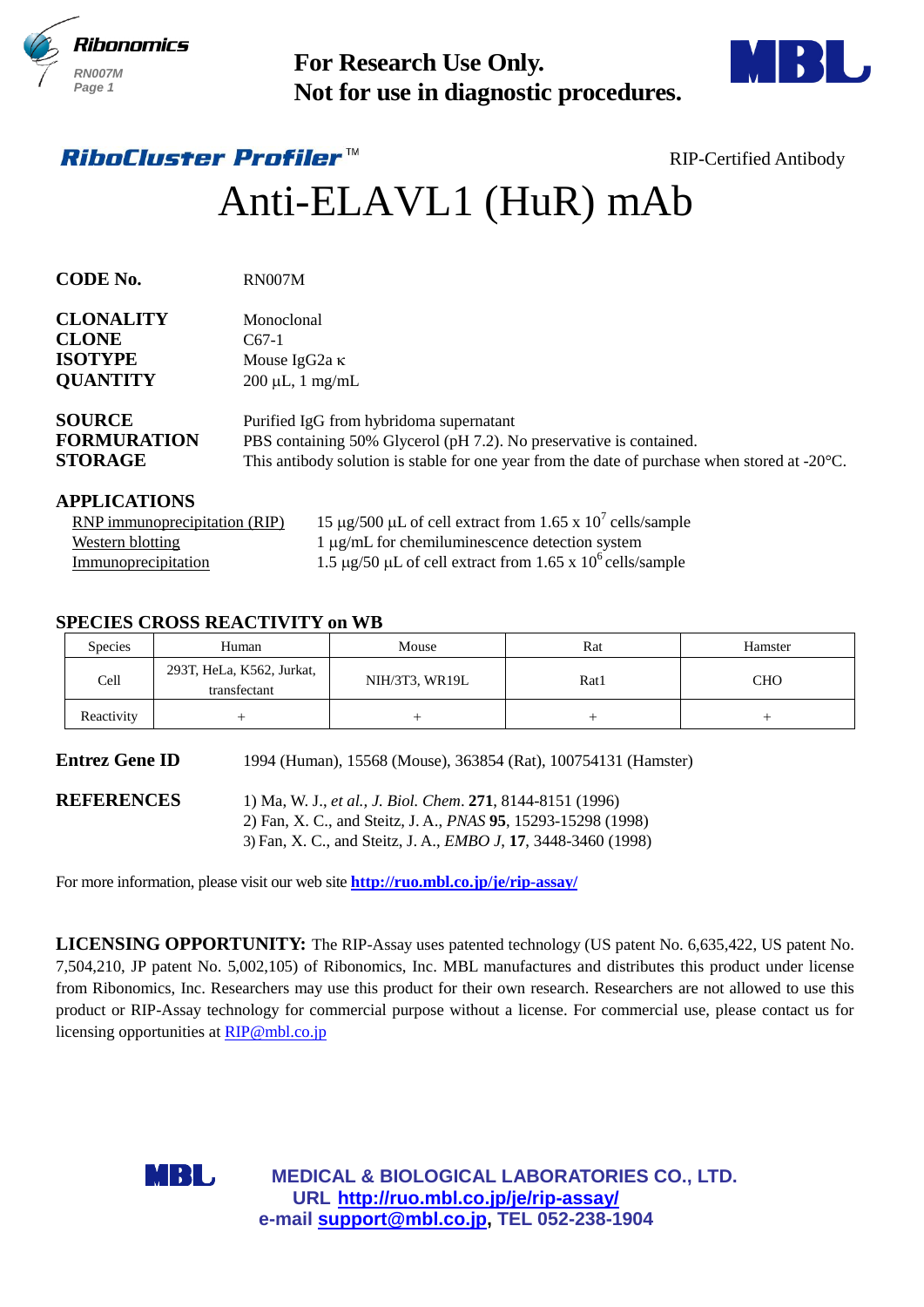*RN007M Page 2*

# **RELATED PRODUCTS**

| <b>RIP-Assay Kit</b>          |                                   |
|-------------------------------|-----------------------------------|
| <b>RN1001</b>                 | RIP-Assay Kit                     |
| <b>RN1005</b>                 | RIP-Assay Kit for microRNA        |
| <b>RIP-Certified Antibody</b> |                                   |
| <b>RN007M</b>                 | Anti-ELAVL1 (HuR) mAb (C67-1)     |
| RN001P                        | Anti-EIF4E pAb                    |
| RN002P                        | Anti-EIF4G1 pAb                   |
| RN003P                        | Anti-EIF4G2 pAb                   |
| RN004P                        | Anti-ELAVL1 (HuR) pAb             |
| RN005P                        | Anti-ELAVL2 (HuB) pAb             |
| RN006P                        | Anti-ELAVL3 (HuC) pAb             |
| RN007P                        | Anti-IGF2BP1 (IMP1) pAb           |
| RN008P                        | Anti-IGF2BP2 (IMP2) pAb           |
| RN009P                        | Anti-IGF2BP3 (IMP3) pAb           |
| RN010P                        | Anti-MSI1 (Musashi1) pAb          |
| RN011P                        | Anti-PTBP1 pAb                    |
| RN012P                        | Anti-STAU1 pAb                    |
| RN013P                        | Anti-STAU2 pAb                    |
| RN014P                        | Anti-TIA1 pAb                     |
| <b>RN015P</b>                 | Anti-YBX1 pAb                     |
| RN016P                        | Anti-FMR1 pAb                     |
| RN017P                        | Anti-FXR1 pAb                     |
| RN018P                        | Anti-FXR2 pAb                     |
| RN019P                        | Anti-HNRNPK pAb                   |
| RN020P                        | Anti-ILF3 pAb                     |
| <b>RN021P</b>                 | Anti-KHDRBS1 pAb                  |
| RN022P                        | Anti-PABPC4 pAb                   |
| RN024P                        | Anti-PCBP1 pAb                    |
| RN025P                        | Anti-PCBP2 pAb                    |
| RN026P                        | Anti-PUM1 pAb                     |
| RN027P                        | Anti-PUM2 pAb                     |
| RN028P                        | Anti-EIF2C1 (AGO1) pAb            |
| RN032P                        | Anti-CIRBP pAb                    |
| RN033P                        | Anti-TNRC6A (GW182) pAb           |
| RN037P                        | Anti-AUH pAb                      |
| <b>RN038P</b>                 | Anti-CPEB1 pAb                    |
| RN041P                        | Anti-KHDRBS2 (SLM1) pAb           |
| RN045P                        | Anti-SLBP pAb                     |
| RN001M                        | Anti-IGF2BP1 (IMP1) mAb (6H6)     |
| RN003M                        | Anti-EIF2C2 (AGO2) mAb (1B1-E2H5) |
| RN004M                        | Anti-Ribosomal P0/P1/P2 mAb (9D5) |
| <b>RN005M</b>                 | Anti-EIF2C2 (AGO2) mAb (2A8)      |
| <b>RN006M</b>                 | Anti-EIF4E mAb (C107-3-5)         |
| <b>RN009M</b>                 | Anti-PABPC1 mAb (10E10)           |
|                               |                                   |

#### RBP Antibody

RBP Antibody works on WB and /or IP, but not certified for working on RIP-Assay.

| RN008MW | Anti-ELAVL1 (HuR) mAb (C54-6) |
|---------|-------------------------------|
| RN023PW | Anti-PABPN1 pAb               |
| RN028PW | Anti-EIF2C1 (AGO1) pAb        |
| RN029PW | Anti-EIF2C2 (AGO2) pAb        |
| RN030PW | Anti-DICER1 pAb               |
| RN031PW | Anti-ZFP36 (TTP) pAb          |
| RN034PW | Anti-CUGBP1 pAb               |
| RN035PW | Anti-CUGBP2 pAb               |
| RN036PW | Anti-ACO1 (IRP1) pAb          |

| RN039PW | Anti-CPEB2 pAb            |
|---------|---------------------------|
| RN040PW | Anti-CPEB4 pAb            |
| RN042PW | Anti-MBNL1 pAb            |
| RN043PW | Anti-NOVA1 pAb            |
| RN044PW | Anti-NOVA2 pAb            |
| RN046PW | Anti-SYNCRIP (HNRNPQ) pAb |
| RN047PW | Anti-PTBP2 pAb            |
| RN048PW | Anti-G3BP1 pAb            |
| RN049PW | Anti-G3BP2 pAb            |
| RN050PW | Anti-GRSF1 pAb            |
| RN051PW | Anti-HDLBP (Vigilin) pAb  |
| RN052PW | Anti-HNRNPC pAb           |
| RN053PW | Anti-PAIP1 pAb            |
| RN054PW | Anti-PCBP3 pAb            |
| RN055PW | Anti-AIMP1 (SCYE1) pAb    |
| RN056PW | Anti-SERBP1 pAb           |
| RN057PW | Anti-TARBP1 pAb           |
| RN058PW | Anti-TARBP2 pAb           |
| RN059PW | Anti-TIAL1 pAb            |
| RN060PW | Anti-HNRNPD (AUF1) pAb    |
| RN061PW | Anti-HNRNPA0 pAb          |
| RN062PW | Anti-DGCR8 pAb            |
| RN063PW | Anti-DHX9 pAb             |
| RN064PW | Anti-FUSIP1 (SRSF10) pAb  |
| RN065PW | Anti-KHSRP pAb            |
| RN066PW | Anti-KIAA0020 pAb         |
| RN067PW | Anti-PPP1R10 pAb          |
| RN068PW | Anti-PPP1R8 pAb           |
| RN069PW | Anti-RBM14 pAb            |
| RN070PW | Anti-RPS10 pAb            |
| RN071PW | Anti-RPS19 pAb            |
| RN072PW | Anti-RPS6 pAb             |
| RN073PW | Anti-RPS9 pAb             |
| RN074PW | Anti-SSB (La) pAb         |
| RN075PW | Anti-PPARGC1B pAb         |
| RN076PW | Anti-PPRC1 pAb            |
| RN077PW | Anti-SMN1 pAb             |
| RN078PW | Anti-SMNDC1 pAb           |
| RN079PW | Anti-SRSF7 (9G8) pAb      |
| RN080PW | Anti-SRSF3 (SRp20) pAb    |
| RN081PW | Anti-SRSF9 (SRp30c) pAb   |
| RN082PW | Anti-SRSF5 (SRP40) pAb    |
| RN083PW | Anti-AQR (IBP160) pAb     |
| RN084PW | Anti-SRRM1 (SRM160) pAb   |
| RN085PW | Anti-U2AF1 pAb            |
| RN086PW | Anti-U2AF2 pAb            |
| RN087PW | Anti-ALYREF (THOC4) pAb   |
| RN088PW | Anti-NXF1 (TAP) pAb       |
| RN089PW | Anti-MAGOH pAb            |
| RN090PW | Anti-DDX21 pAb            |
| RN091PW | Anti-DDX23 pAb            |
| RN092PW | Anti-NONO (P54NRB) pAb    |
| RN093PW | Anti-PRPF4 pAb            |
| RN094PW | Anti-PRPF8 pAb            |
| RN095PW | Anti-SNRNP200 pAb         |
| RN096PW | Anti-SNRNP40 pAb          |
| RN097PW | Anti-SNRNP70 pAb          |
| RN002MW | Anti-CUGBP1 mAb (3B1)     |

For the latest information of RiboCluster Profiler™, please visit our website at [http://ruo.mbl.co.jp/je/rip-assay/](https://ruo.mbl.co.jp/je/rip-assay/)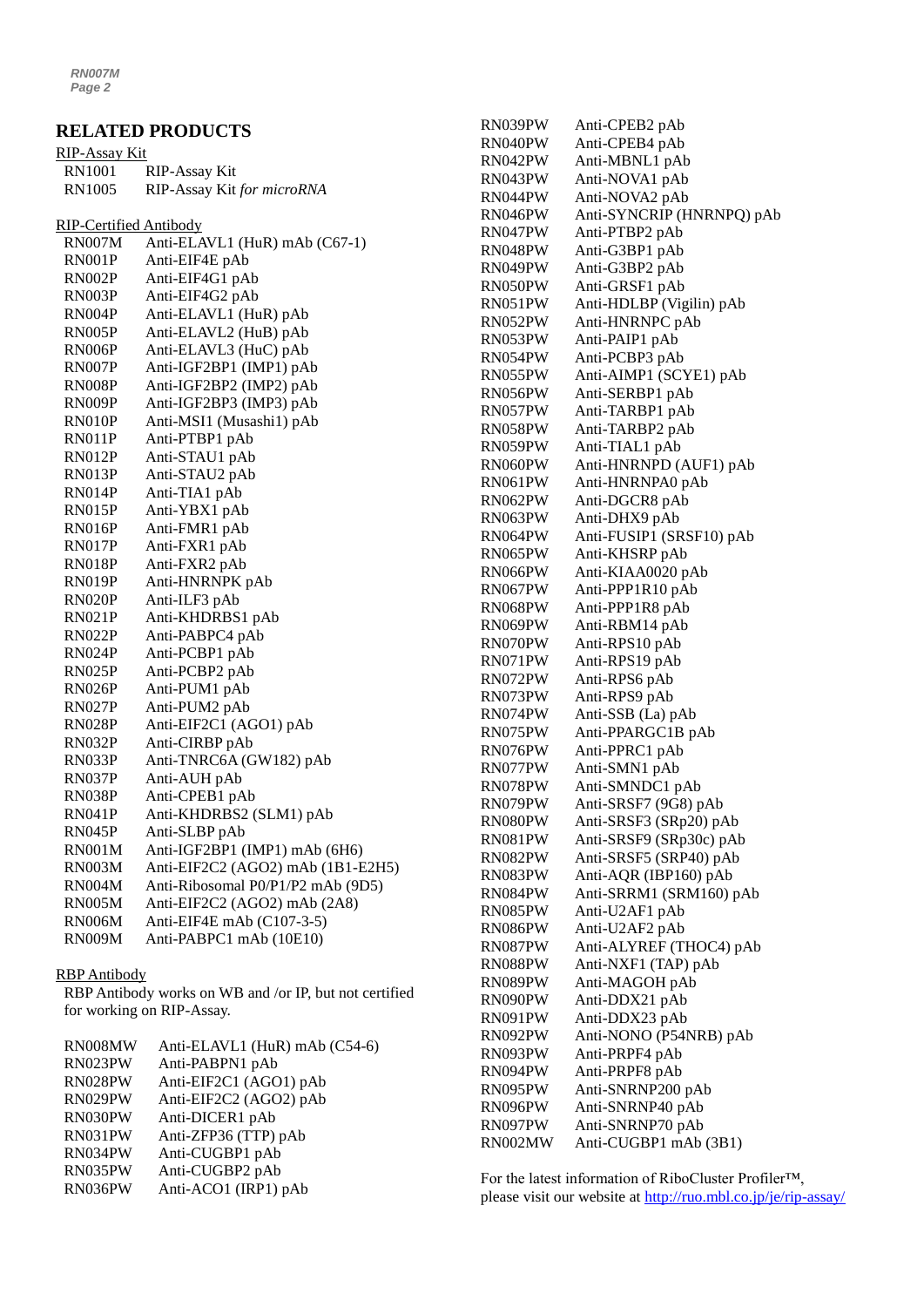*RN007M Page 3*

# *g* **RNP immunoprecipitation**

**Example 1.1 Example 1.1 example 1.1 example 1.1 example 1.1 example 1.1 example 1.1 example 1.1 example 1.1 example 1.1 example 1.1 example 1.1 example 1.1 example 1.1 example 1.1 example 1.1** the RIP-Assay Kit.

[Material Preparation]

- 1. Lysis Buffer (+)
	- Before using the Lysis Buffer, protease inhibitors, RNase inhibitors, and DTT are added to the Lysis Buffer at the appropriate concentration.
- 2. Wash Buffer (+)

Before using the Wash Buffer, DTT is added to the Wash Buffer at the appropriate concentration.

- 3. Antibody conjugated Protein G beads
	- A) Mix 25 µL of 50% protein G agarose beads slurry resuspended in nuclease-free PBS with 1 mL of Wash Buffer (+), and then add Mouse IgG2a (MBL; code no. M076-3) or Anti-ELAVL1 (HuR) mAb at the concentration suggested in the **APPLICATIONS**. Incubate with gentle agitation for 1 hr. at 4°C.
	- B) During pre-clear steps (Protocol 3)), wash the beads 1 time with ice-cold Lysis Buffer (+) (centrifuge the tube at 2,000 x g for 1 min.). Carefully discard the supernatant using a pipettor without disturbing the beads and incubate at 4°C until just before use.

[Protocol]

- 1) Wash the cells (1.65 x 10<sup>7</sup> cells/sample) 4 times with PBS and resuspend them with 500 µL of ice-cold Lysis Buffer (+) containing appropriate protease inhibitors, RNase inhibitors, and DTT. Vortex thoroughly, then incubate on ice for 10 min.
- 2) Centrifuge the tube at 12,000 x g for 5 min. at 4°C and transfer the supernatant to another tube.
- 3) Add 25  $\mu$ L of 50% protein G agarose beads slurry resuspended in Lysis Buffer (+) into the supernatant. Incubate it at 4°C with rotating for 1 hr.
- 4) Centrifuge the tube at 2,000 x g for 1 min. at 4°C and transfer the supernatant to the tube containing antibody conjugated beads, then incubate with gentle agitation for 3 hr. at 4°C.
- 5) Wash the beads 4 times with Wash Buffer  $(+)$  (centrifuge the tube at 2,000 x g for 1 min.).
- 6) Add 400 µL of Master mix solution (Solution I: Solution II = 10 µL: 390 µL). Vortex thoroughly, then spin-down.
- 7) Add 250  $\mu$ L of Solution III. Vortex thoroughly. Centrifuge the tube at 2,000 x g for 2 min.
- 8) Transfer the supernatant to the tube containing  $2 \mu L$  of Solution IV.
- 9) Add 600  $\mu$ L of ice-cold 2-propanol and place at -20 $\degree$ C for 20 min. Centrifuge the tube at 12,000 x g for 10 min.
- 10) Wash the pellet 2 times with 0.5 mL of ice-cold 70% ethanol and let the pellet dry for 5-15 min.
- 11) Dissolve the pellet in nuclease-free water.
- 12) Quantify the isolated RNA using NanoDrop (Thermo Fisher Scientific Inc.) and check the quality of RNA with Bioanalyzer (Agilent Technologies, Inc.).

(Positive control for RNP immunoprecipitation; HeLa)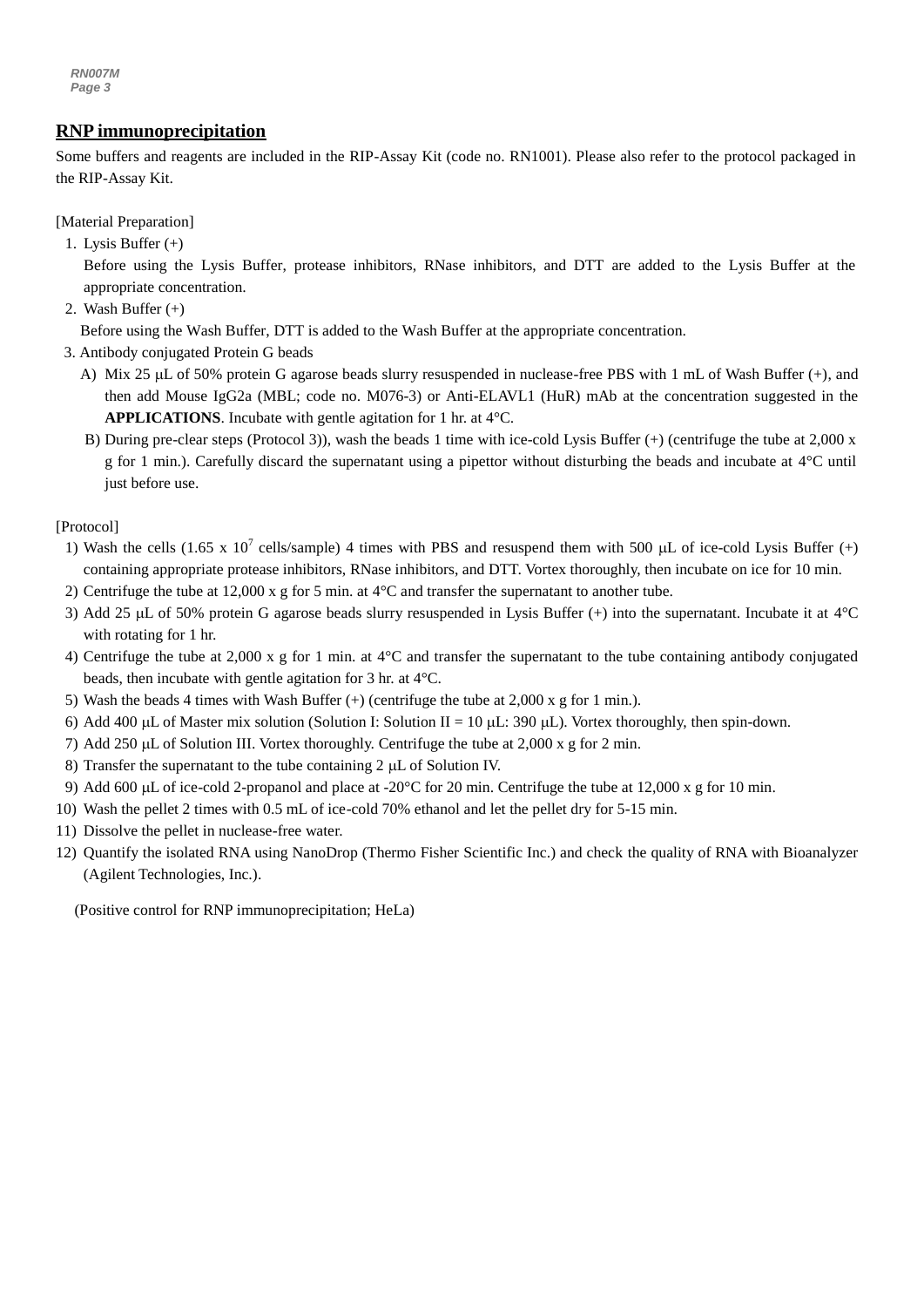

| Average of the RNA Quantity (n=2) |          |  |
|-----------------------------------|----------|--|
| Antibody                          | RNA (ng) |  |
| Mouse IgG2a (M076-3)              | 47.8     |  |
| Anti-ELAVL1(HuR) mAb (RN007M)     | 285.7    |  |
| <b>Total RNA</b>                  | 259805.0 |  |

*Analysis of RNA with Bioanalyzer*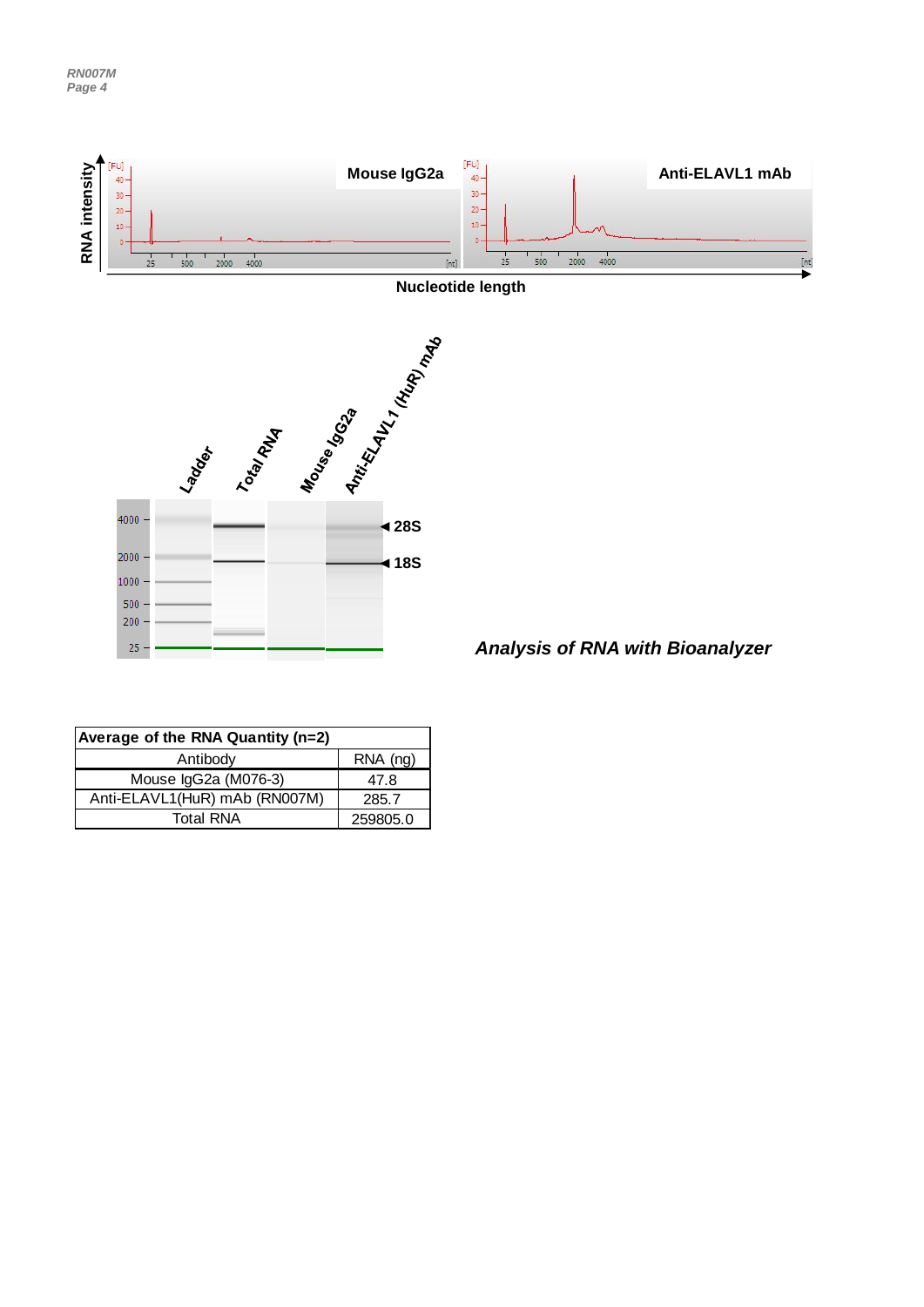# **SDS-PAGE & Western blotting**

- 1) Wash 1 x  $10^7$  cells 3 times with PBS and suspend them in 1 mL of Laemmli's sample buffer, then sonicate briefly (up to 20 sec.).
- 2) Centrifuge the tube at 12,000 x g for 5 min. at 4°C and transfer the supernatant to another tube.
- 3) Boil the samples for 3 min. and centrifuge. Load 10  $\mu$ L of the sample per lane in a 1-mm-thick SDS-polyacrylamide gel (12.5% acrylamide) for electrophoresis.
- 4) Blot the protein to a polyvinylidene difluoride (PVDF) membrane at 1 mA/cm<sup>2</sup> for 1 hr. in a semi-dry transfer system (Transfer Buffer: 25 mM Tris, 190 mM glycine, 20% MeOH). See the manufacturer's manual for precise transfer procedure.
- 5) To reduce nonspecific binding, soak the membrane in 5% skimmed milk (in PBS, pH 7.2) for 1 hr. at room temperature.
- 6) Wash the membrane with PBS-T (0.05% Tween-20 in PBS) [5 min. x 3 times].
- 7) Incubate the membrane with primary antibody diluted with 1% skimmed milk (in PBS, pH 7.2) as suggested in the **APPLICATIONS** for 1 hr. at room temperature. (The concentration of antibody will depend on the conditions.)
- 8) Wash the membrane with PBS-T (10 min. x 3 times).
- 9) Incubate the membrane with the 1:5,000 of [anti-IgG \(Mouse\) pAb-HRP](http://ruo.mbl.co.jp/g/dtl/A/330/) (MBL; code no. 330) diluted with 1% skimmed milk (in PBS, pH 7.2) for 1 hr. at room temperature.
- 10) Wash the membrane with PBS-T (10 min. x 3 times).
- 11) Wipe excess buffer on the membrane, then incubate it with appropriate chemiluminescence reagent for 1 min. Remove extra reagent from the membrane by dabbing with paper towel, and seal it in plastic wrap.
- 12) Expose for 5 min. with ImageQuant LAS 4000 imaging system (Fujifilm). The condition for exposure may vary.

(Positive controls for Western blotting; 293T, HeLa, K562, Jurkat, NIH/3T3, WR19L, Rat1, CHO and transfectant)



# *Western blot analysis of ELAVL1*

- Lane 1: 293T Lane 2: HeLa Lane 3: K562 Lane 4: Jurkat Lane 5: NIH/3T3 Lane 6: WR19L Lane 7: Rat1 Lane 8: PC12
- Lane 9: CHO

Immunoblotted with Anti-ELAVL1 (HuR) mAb (RN007M)